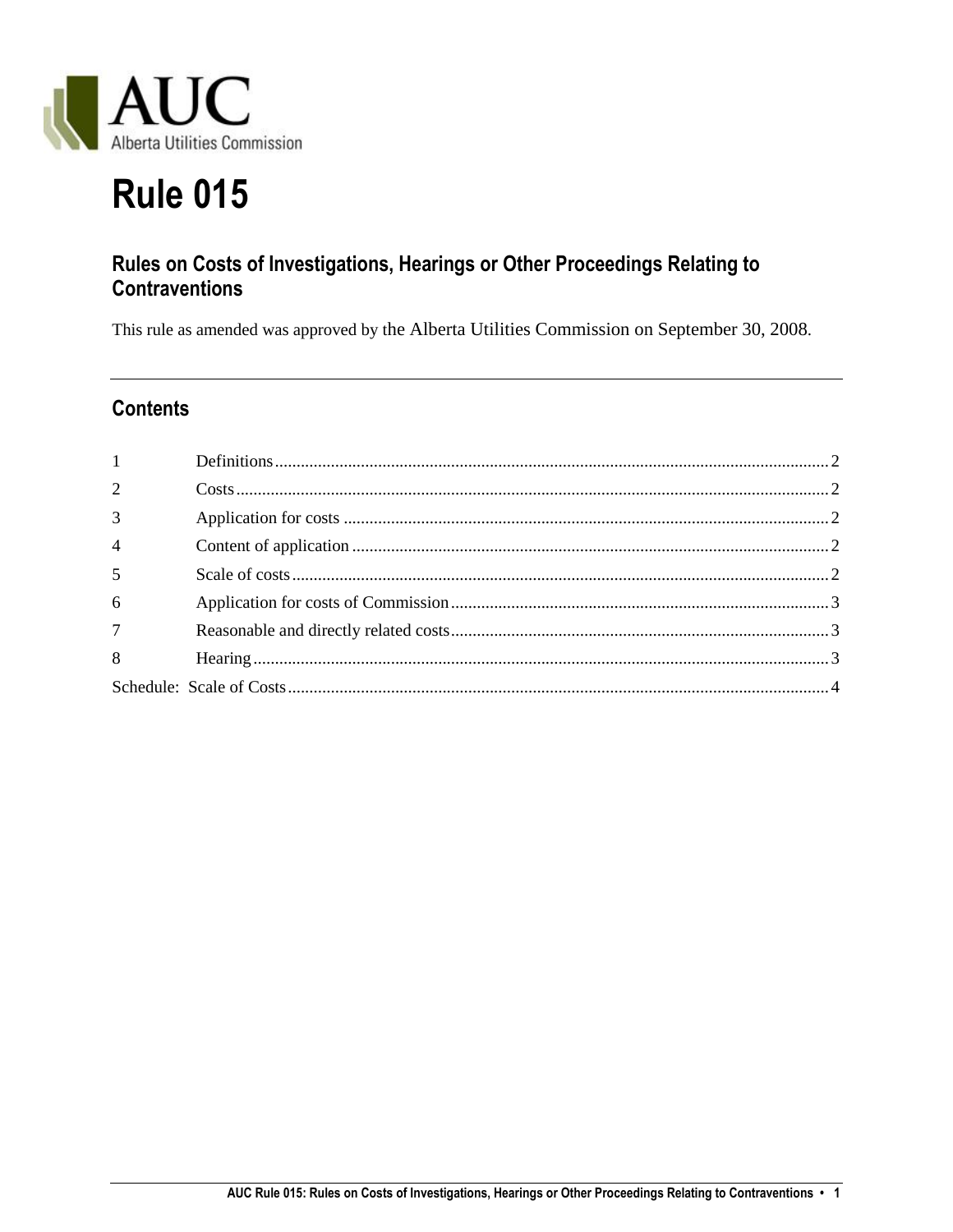## <span id="page-1-0"></span>**1 Definitions**

In these rules,

- (a) "Act" means the *Alberta Utilities Commission Act*,
- (b) "Commission" means the Alberta Utilities Commission.

#### <span id="page-1-1"></span>**2 Costs**

These rules apply to the costs of an investigation and hearing or other proceeding resulting in the determination by the Commission that a person contravened the Act or the regulations, or any other enactment under the jurisdiction of the Commission, or any order, decision of the Commission, Commission rule or ISO rule.

# <span id="page-1-2"></span>**3 Application for costs**

Within 30 calendar days after the Commission has issued its determination that a contravention has occurred, the Market Surveillance Administrator may apply to the Commission for an order for costs of the investigation and hearing or other proceeding against the person determined to be in contravention.

#### <span id="page-1-3"></span>**4 Content of application**

An application for costs under section 3 must set out the following costs, fees and expenses incurred in connection with the investigation and hearing or other proceeding against the person determined to be in contravention:

- (1) investigators', analysts', auditors', other professionals' fees, whether these persons are in the employment of the Market Surveillance Administrator or retained by the Market Surveillance Administrator, and expenses incurred in carrying out any inquiries or investigations;
- (2) any fees, costs and expenses incurred for the hearing or other proceeding including:
	- a. fees and expenses of all witnesses, including experts;
	- b. costs, fees and expenses incurred in preparing and serving any documents on any person;
	- c. court reporter fees and charges for transcripts;
	- d. fees and expenses of the counsel for the Market Surveillance Administrator;
	- e. any other reasonable and direct costs, fees or expenses of the investigation or hearing or other proceeding.

# <span id="page-1-4"></span>**5 Scale of costs**

The fees and costs applied for under Section 3 and Section 6 must be in accordance with the Scale of Costs set out in the schedule, unless unique circumstances exist which warrant applying for a higher fee than set out in the Scale of Costs.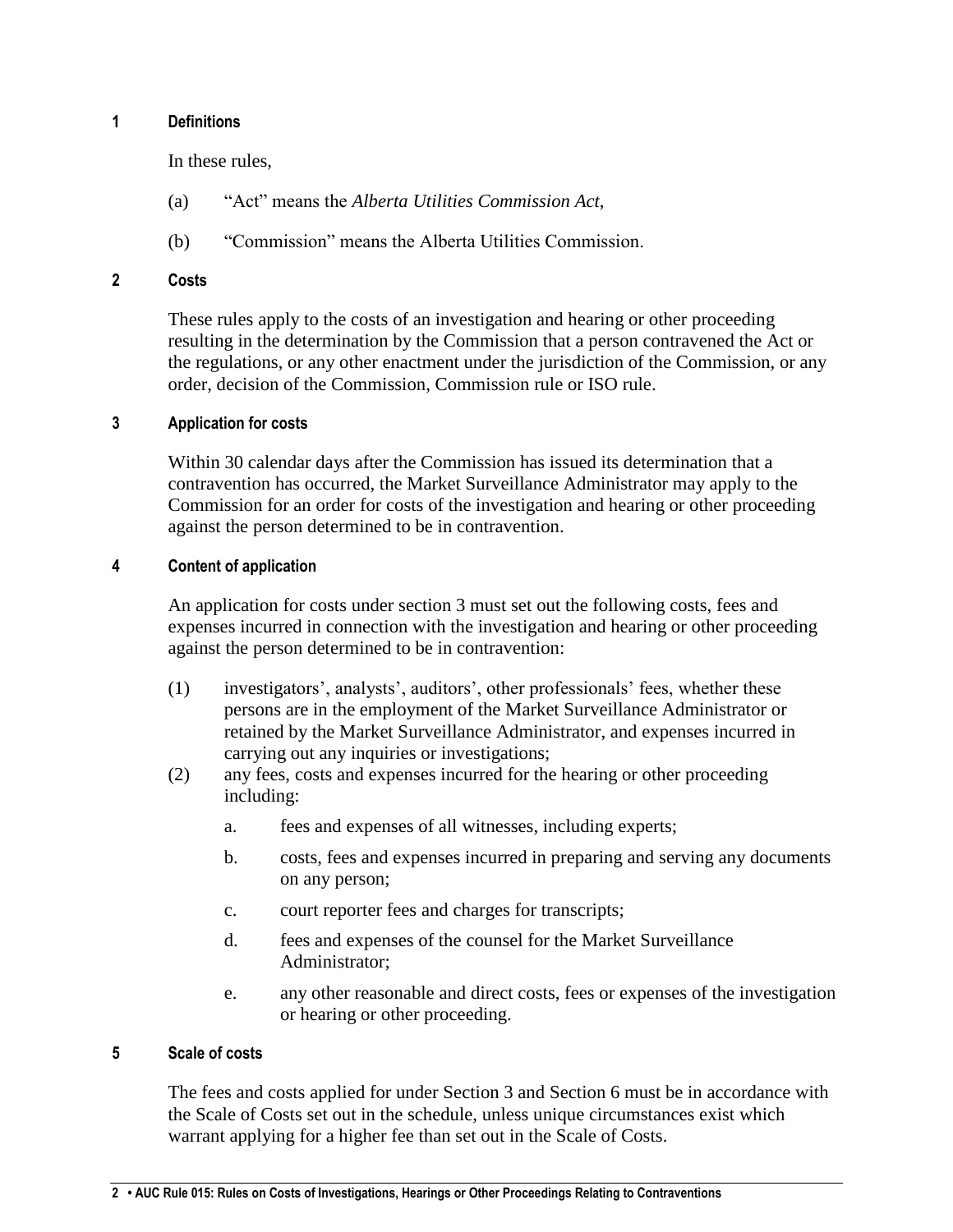# <span id="page-2-0"></span>**6 Application for costs of Commission**

Within 30 days after the Commission has issued its determination that a contravention has occurred, the Chief Executive of the Commission may apply to the Commission for an order for costs of the Commission of the hearing or other proceeding against the person determined to be in contravention.

#### <span id="page-2-1"></span>**7 Reasonable and directly related costs**

An application for costs under Section 6 must set out the reasonable and directly related costs of the hearing or proceeding incurred by the Commission, including staff time or experts retained for the purposes of the hearing or other proceeding to prepare and attend the hearing or other proceeding, disbursements for court reporters, transcripts, and hearing room.

#### <span id="page-2-2"></span>**8 Hearing**

In accordance with Section 66 of the Act, the Commission may hear and determine the application for costs under sections 3 or 6 and issue an order awarding reasonable and directly related costs to the Market Surveillance Administrator or to the Chief Executive of the Commission, payable by the person determined to be in contravention, within 30 days of the issuance of the order.